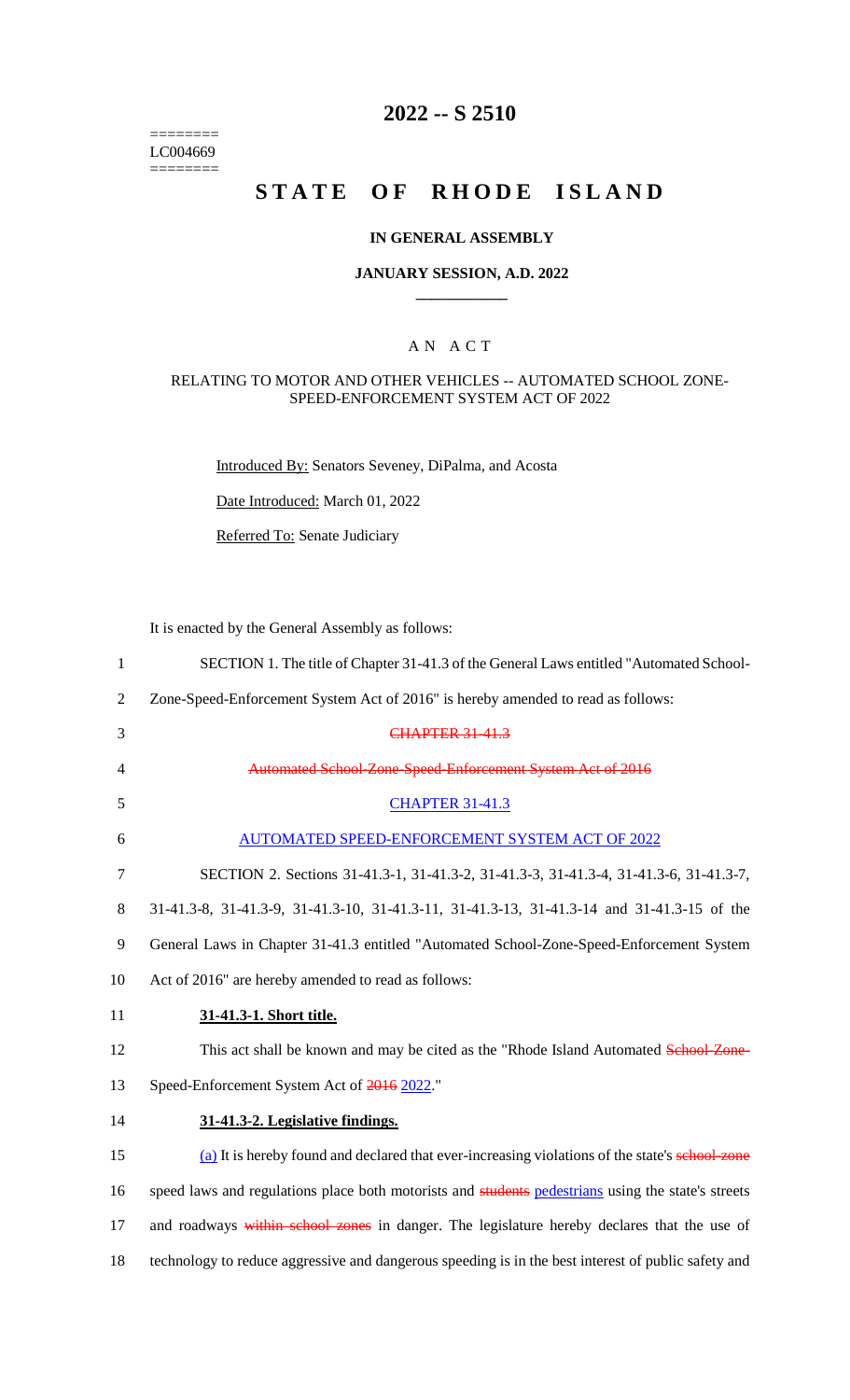1 therefore adopts a policy of authorizing the use of automated traffic-speed-enforcement systems in 2 school zones within the state of Rhode Island. This enabling legislation will authorize the cities and 3 towns to employ these systems at their discretion, and with the approval of the Rhode Island 4 department of transportation division of traffic safety. These systems shall be used in conjunction 5 with civil penalties imposed upon the owners of speeding vehicles in order to reduce speeding 6 violations. 7 Nothing in this chapter shall supersede any criminal or civil penalty or sanction against the 8 driver of a vehicle who is cited by a law enforcement officer for a speeding violation in a school 9 zone. 10 (b) While automated speed enforcement technology has made significant advances, any 11 question related to accuracy of identification of the cited vehicle (e.g. multiple vehicles in close 12 proximity on a multi-lane road) shall not result in any enforcement action. 13 (c) The intent of this legislation is to facilitate placement of these automated speed-14 enforcement systems only in locations where genuine traffic safety/excessive speed issues exist. 15 The Rhode Island department of transportation/traffic safety division shall have approval authority 16 for installation of automated speed-enforcement systems based on results of a road safety audit. 17 (d) Automated speed-enforcement systems are not to be used for the purpose of revenue 18 generation. All proceeds collected through citations shall be restricted to the following uses: 19 (1) To defray state or municipal costs for vendor contracts, acquisition, operations and 20 maintenance of the automated speed-enforcement systems. 21 (2) Investment in state or municipal traffic safety programs, law enforcement traffic safety. 22 (3) All remaining proceeds from automated speed-enforcement systems will be collected 23 and placed into a restricted receipt account for use by the Rhode Island department of transportation 24 division of traffic safety to fund road safety audits. 25 (e) Nothing in this chapter shall supersede any criminal or civil penalty or sanction against 26 the driver of a vehicle who is cited by a law enforcement officer for a speeding violation. 27 **31-41.3-3. Automated school-zone-speed-enforcement system authorized and defined.** 28 **Automated speed-enforcement system authorized and defined.** 29 (a) The state department of transportation, state turnpike and bridge authority, and the 30 municipalities of this state are hereby authorized to operate "automated school-zone-speed-31 enforcement systems" on all state and local roads and bridges within the State of Rhode Island. 32 (b) For the purposes of this chapter: 33 (1) An "automated school-zone-speed-enforcement system" is means an automated traffic-34 speed-enforcement system operated within one-quarter (¼) mile of any type of school in the state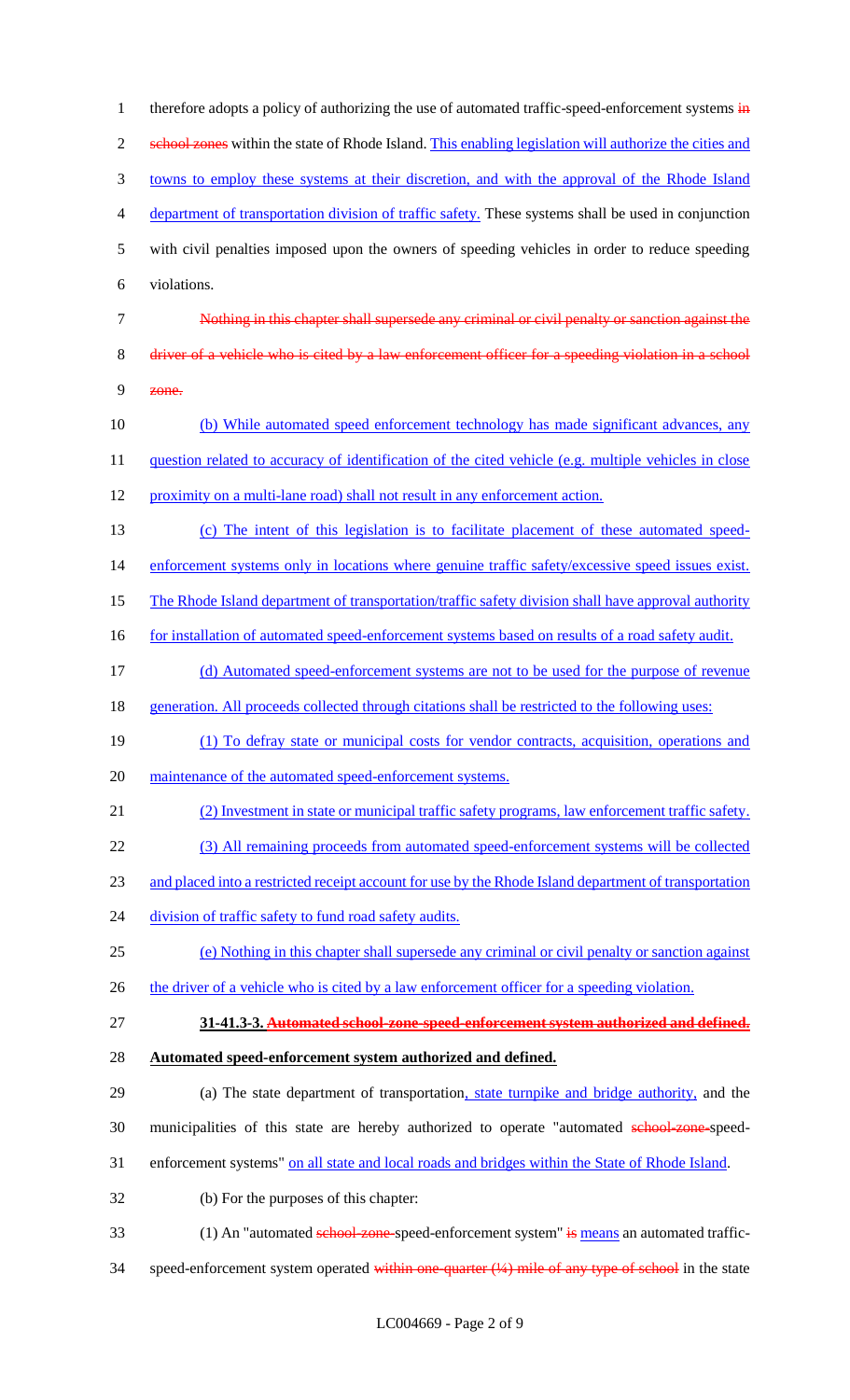1 of Rhode Island;

2 (2) An "automated traffic-speed-enforcement system" is defined as means a system using 3 one or more vehicle detectors in combination with photography to identify and provide a 4 photographic image of vehicles which are exceeding the posted speed limit, or the speed limit 5 designated by state law or regulation, for a given school zone, location on a state or local road, 6 bridge, or "bridge zone, and may be in fixed or mobile configurations; and

7 (3) A "school bridge zone" is defined means as anywhere within a one-quarter (1/4) mile

8 radius of any type of school in the state of Rhode Island a bridge structure owned and/or controlled 9 by the Rhode Island turnpike and bridge authority and all approaches thereto, including the 10 approach to the Newport Pell Bridge known as "Structure E".

11 **31-41.3-4. Automated school-zone-speed-enforcement system operational**  12 **requirements and certification. Automated speed-enforcement system operational**  13 **requirements and certification.**

14 (a) No automated school-zone-speed-enforcement system shall be used in the state of 15 Rhode Island unless the system has been approved and certified for use in the state by the director 16 of the department of transportation, or for "bridge zones", by the director of the Rhode Island 17 turnpike and bridge authority. The director of the department of transportation Each director, in 18 cooperation with the state police, shall require that any automated school-zone-speed-enforcement 19 system approved and certified for use in the state of Rhode Island meets the following requirements: 20 (1) All automated school-zone-speed-enforcement systems operated under this chapter

21 shall record the speed of vehicles within plus or minus one mile per hour of the actual speed.

22 (2) All automated school-zone-speed-enforcement systems operated under this chapter 23 shall record at least two (2) photographic images of the vehicle exceeding the speed limit, one of 24 which shall include the license plate attached to the rear of the vehicle.

25 (3) All automated school-zone-speed-enforcement systems operated under this chapter 26 shall, at the time of violation, imprint upon the photographic images of vehicles exceeding the 27 speed limit:

28 (i) The date and time of the violation; and

29 (ii) The identity of the highway, street, or school zone bridge or bridge zone being 30 monitored, and location upon that highway, street, or within that school zone bridge or within the 31 bridge zone, including the direction of travel and lane of travel; this requirement may be met with 32 code designations; and

33 (iii) The posted or lawfully designated speed limit for the highway, street, bridge or bridge 34 zone or school zone being monitored; and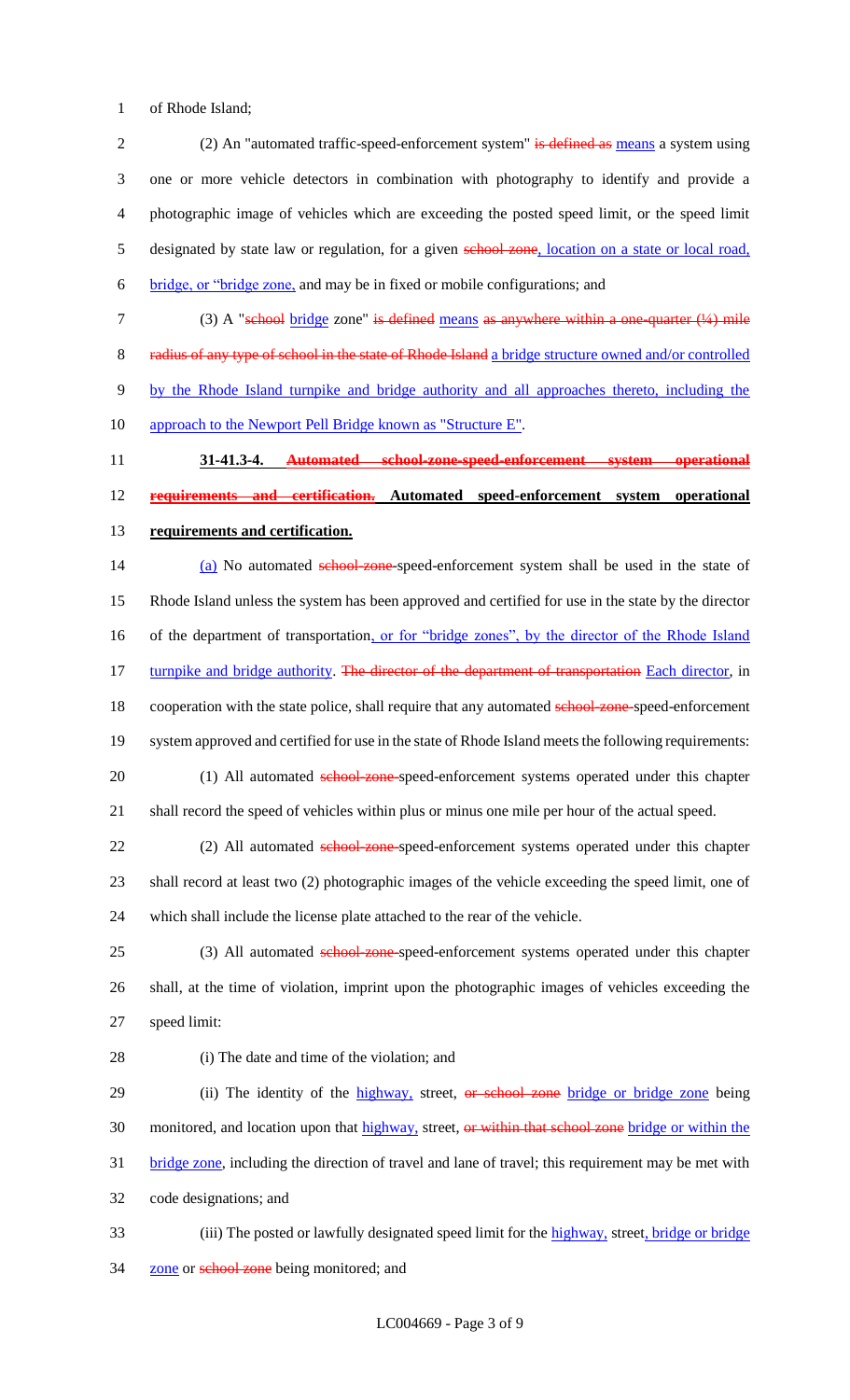1 (iv) The monitored speed of the vehicle identified in the photographic images as exceeding

2 the posted or lawfully designated school zone speed limit; and

3 (v) The consecutive event number of each photograph taken.

4 (4) At least one hundred feet (100') prior to entering an automated school-zone area where 5 a speed-enforcement system is being operated, and on each approach to that area, four (4) signs, 6 each measuring three feet  $(3')$  in height by four feet  $(4')$  in width, shall be erected in locations where 7 the view is unobstructed, warning motorists that they will be entering an area monitored by an 8 automated speed-zone-enforcement system and that violators of speed limitations may 9 prosecuted. The automated school-zone-speed-enforcement system shall be operational only from 10 seven o'clock a.m. (7:00 a.m.) to six o'clock p.m. (6:00 p.m.) on school days of the promulgated 11 one-hundred-eighty-day (180) school calendar year adopted in the applicable community. Signs 12 indicating that speed limits are enforced by automated speed-enforcement systems shall be clearly 13 posted in areas where the systems are in use, at least one hundred feet (100') and not more than two 14 hundred feet (200') before the location of each system, warning motorists that they will be entering 15 an area monitored by an automated speed-enforcement system and that violators of speed 16 limitations may be prosecuted.

17  $\left(\frac{5}{b}\right)$  It shall be the vendor's responsibility to furnish an annual report, with all pertinent 18 data required pursuant to § 31-41.3-14, to the speaker of the house, and the senate president and

- 19 the agency or municipality authorizing installation of the automated speed-enforcement system.
- 

#### 20 **31-41.3-6. Maintenance of system.**

21 The state department of transportation, municipalities and/or the municipalities Rhode 22 Island turnpike and bridge authority, may enter into an agreement with a private corporation or 23 other entity to provide automated school-zone-speed-enforcement systems equipment services and 24 to maintain the systems. A contract between a government agency and a manufacturer or supplier 25 of automated traffic-speed-enforcement systems shall be based on the value of such equipment and 26 related support services and shall not be based on a percentage of the revenue generated by the 27 automated school-zone-speed-enforcement system.

## 28 **31-41.3-7. Citation precedent.**

29 In the event a law enforcement officer stops and issues a citation to the driver of a vehicle 30 for a speeding violation, which violation is also captured by an automated school-zone-speed-31 enforcement system, the citation issued to the driver by the law enforcement officer shall have and 32 take precedence, and the automated school-zone-speed-enforcement system citation shall be 33 dismissed.

#### 34 **31-41.3-8. Procedure -- Notice.**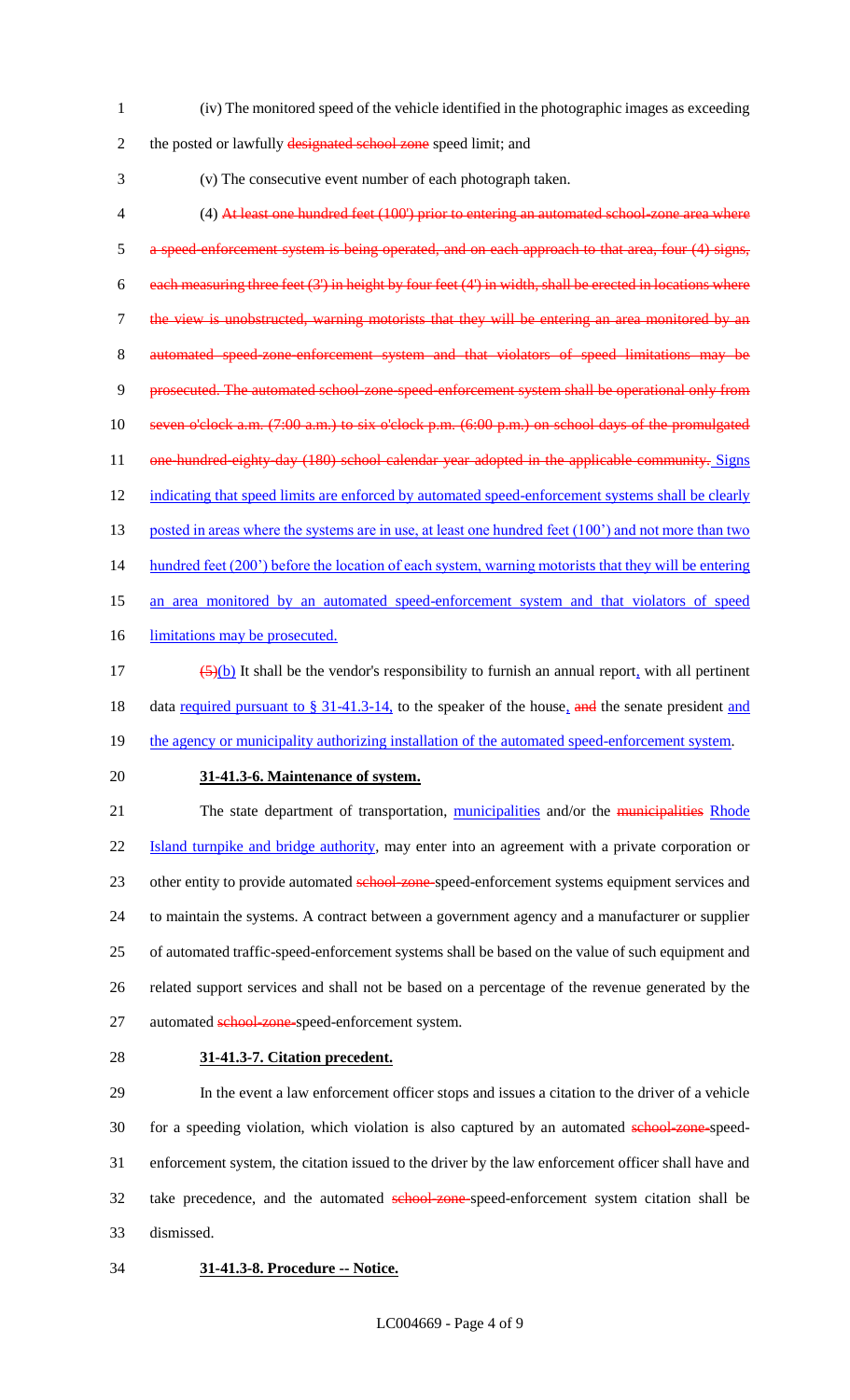(a) Except as expressly provided in this chapter, all prosecutions based on evidence 2 produced by an automated school-zone-speed-enforcement system shall follow the procedures established in chapter 41.1 of this title, chapter 18 of title 8, and the rules promulgated by the chief magistrate of the traffic tribunal for the hearing of civil traffic violations. Citations may be issued 5 by an officer solely based on evidence obtained by use of an automated school-zone-speed-6 enforcement system. All citations issued based on evidence obtained from an automated school-7 zone-speed-enforcement system shall be issued within fourteen (14) days of the violation.

 (b) It shall be sufficient to commence a prosecution based on evidence obtained from an automated school-zone-speed-enforcement system, provided that a copy of the citation and supporting documentation be mailed to the address of the registered owner kept on file by the registry of motor vehicles pursuant to § 31-3-34. For purposes of this section, the date of issuance shall be the date of mailing.

 (c) The officer issuing the citation shall certify under penalties of perjury that the evidence 14 obtained from the automated school-zone-speed-enforcement system was sufficient to demonstrate a violation of the motor vehicle code. Such certification shall be sufficient in all prosecutions pursuant to this chapter to justify the entry of a default judgment upon sufficient proof of actual notice in all cases where the citation is not answered within the time period permitted.

 (d) The citation shall contain all the information provided for in the uniform summons as referred to in § 31-41.1-1 and the rules of procedure promulgated by the chief magistrate of the traffic tribunal.

 (e) In addition to the information in the uniform summons, the following information shall be attached to the citation:

 (1) Copies of two (2) or more photographs, or microphotographs, or other recorded images taken as proof of the violation; and

 (2) A signed statement by a trained law enforcement officer that, based on inspection of recorded images, the motor vehicle was being operated in violation of chapter 14 of title 31 relating to speed restrictions; and

(3) A statement that recorded images are evidence of a violation of this chapter; and

 (4) A statement that the person who receives a summons under this chapter may either pay the civil penalty in accordance with the provisions of § 31-41.1-3, or elect to stand trial for the alleged violation.

**31-41.3-9. Hearings.**

33 Evidence from an automated school-zone-speed-enforcement system shall be considered substantive evidence in the prosecution of all civil traffic violations. Evidence from an automated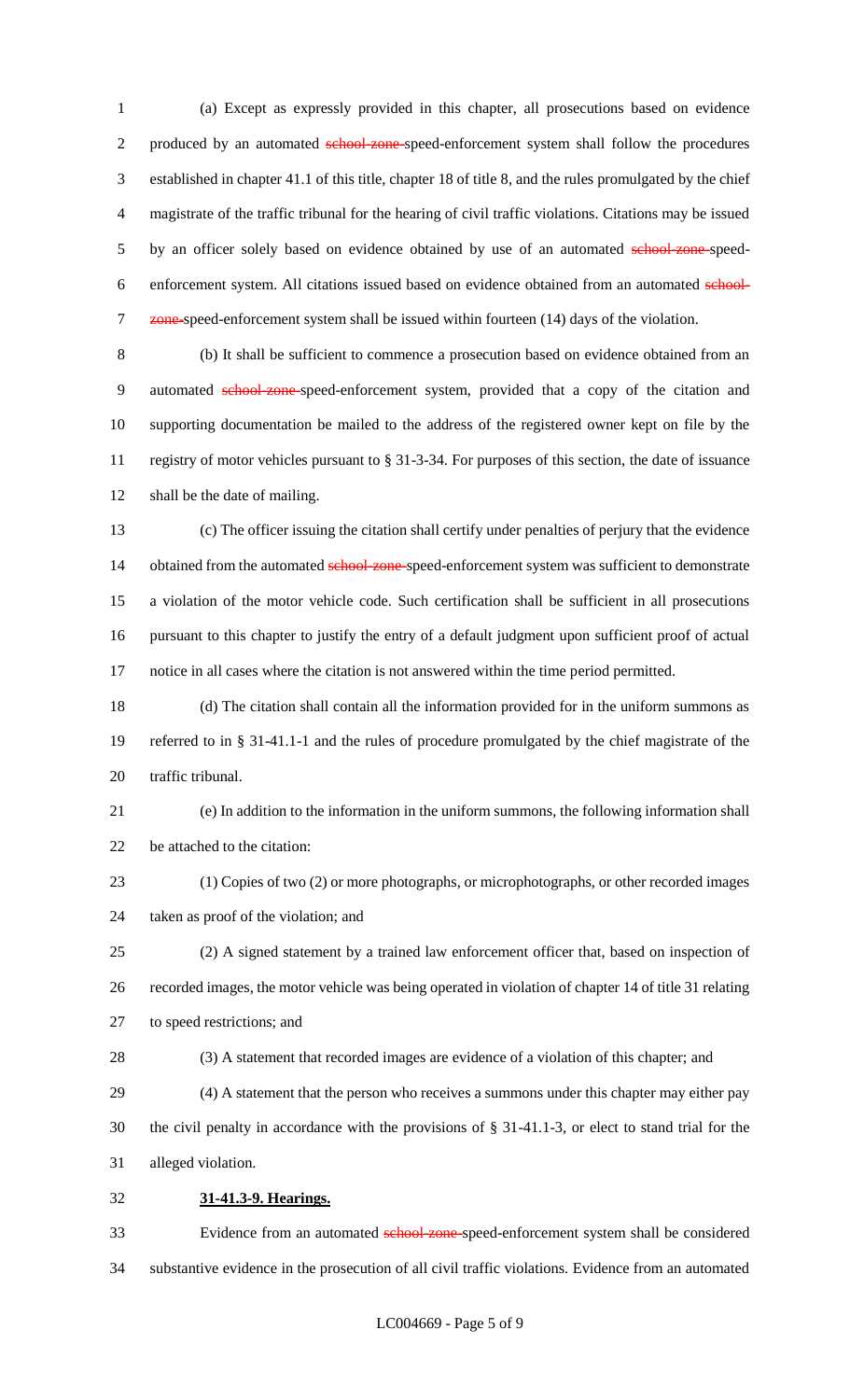1 school-zone-speed-enforcement system approved by the director of the department of transportation shall be admitted without further authentication and such evidence may be deemed sufficient to sustain a civil traffic violation. In addition to any other defenses as set forth herein, any defenses cognizable at law, with the exception of that available under § 31-41.1-7, shall be available to the individual who receives the citation commencing a prosecution under this chapter.

# **31-41.3-10. Driver/registered owner liability.**

 (a) The registered owner of the motor vehicle shall be primarily responsible in all prosecutions brought pursuant to the provisions of this chapter, except as otherwise provided in this section.

10 (b) In all prosecutions of civil school-zone violations based on evidence obtained from an automated traffic-speed-enforcement system, the registered owner of a vehicle which has been operated in violation of a civil traffic violation, may be liable for such violation. The registered owner of the vehicle may assume liability for the violation by paying the fine, or by defending the violation pursuant to the remedies available under the law.

 (c) The lessee of a leased vehicle shall be considered the owner of a motor vehicle for purposes of this section.

## **31-41.3-11. Use of evidence in criminal and civil cases.**

18 Nothing in this chapter shall prohibit the use of evidence produced by an automated school-19 zone-speed-enforcement system in a criminal or civil proceeding; provided, that the admissibility of such evidence shall follow the applicable laws and rules of procedure and rules of evidence which apply in criminal and civil proceedings.

**31-41.3-13. Security of records.**

23 (a) The recorded images produced by an automated school-zone-speed-enforcement 24 system shall not be deemed "public records" subject to disclosure pursuant to § 38-2-2, and shall not be subject to disclosure pursuant to the provisions of chapter 2 of title 38.

 (b) All recorded images that do not identify a violation shall be destroyed within ninety (90) days of the date the image was recorded, unless otherwise ordered by a court of competent jurisdiction.

 (c) All recorded images that identify a violation shall be destroyed within one year after the citation is resolved by administrative payment, trial, or other final disposition of the citation, unless otherwise ordered by a court of competent jurisdiction.

 (d) The privacy of records produced pursuant to this chapter shall be maintained; provided, that aggregate data not containing personal identifying information may be released.

**31-41.3-14. Reports.**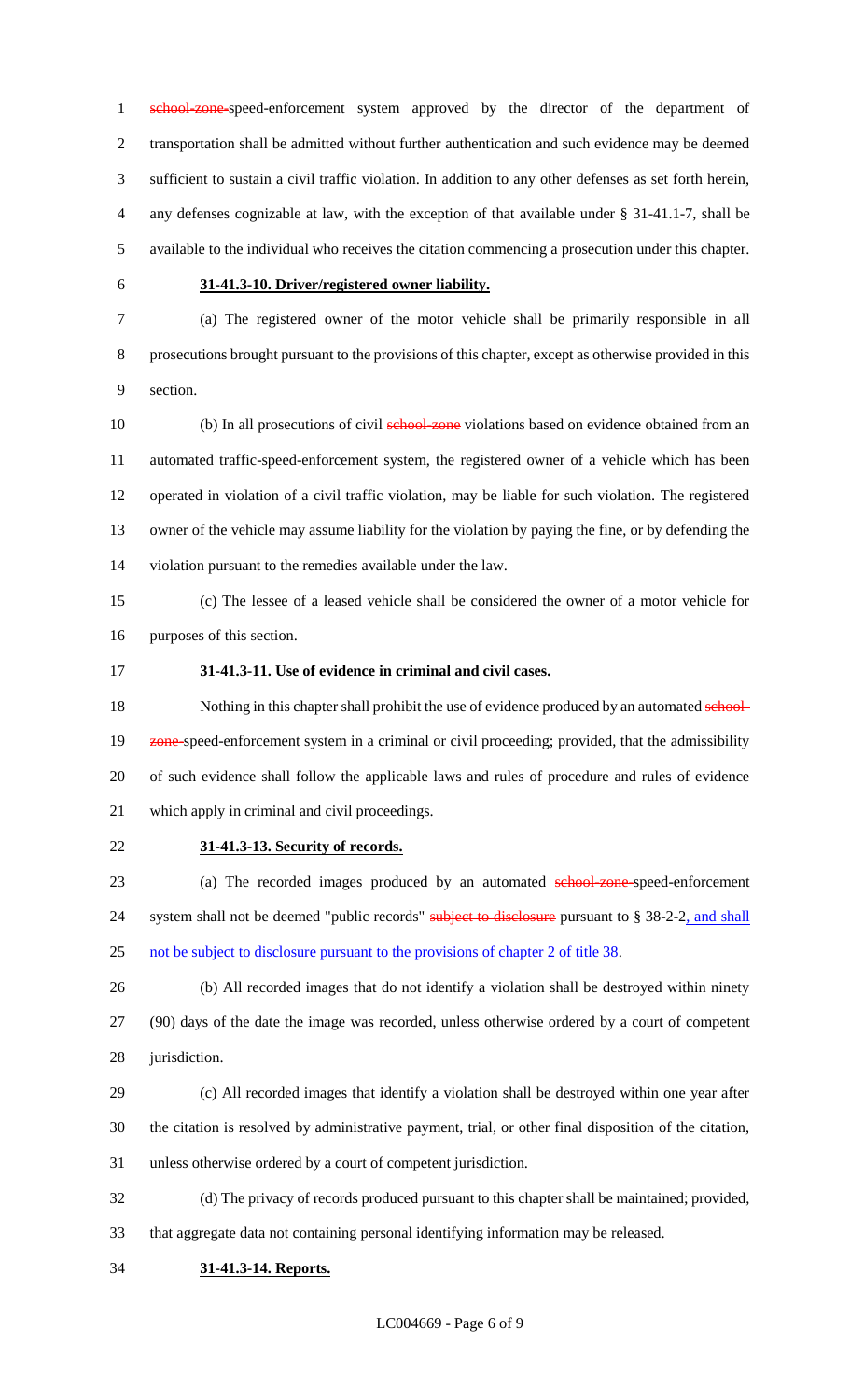| $\mathbf{1}$   | (a) The agency or municipality authorizing the installation of automated school zone-                  |
|----------------|--------------------------------------------------------------------------------------------------------|
| $\overline{2}$ | speed-enforcement systems shall prepare require the vendor providing and/or servicing an               |
| 3              | automated speed-enforcement system to produce and provide an annual report as required in § 31-        |
| 4              | $41.3-4$ (b) containing data on:                                                                       |
| 5              | (1) The number of citations issued at each particular school zone location;                            |
| 6              | (2) The number of those violations paid by mail;                                                       |
| 7              | (3) The number of those violations found after trial or hearing;                                       |
| 8              | (4) The number of violations dismissed after trial or hearing;                                         |
| 9              | (5) The number of accidents at each school zone location;                                              |
| 10             | (6) A description as to the type of accident;                                                          |
| 11             | (7) An indication regarding whether there were any injuries involved in any accident                   |
| 12             | reported;                                                                                              |
| 13             | (8) The cost to maintain the automated school-zone-speed-enforcement system; and                       |
| 14             | (9) The amount of revenue obtained from the automated school zone-speed-enforcement                    |
| 15             | system.                                                                                                |
| 16             | 31-41.3-15. Penalties.                                                                                 |
| 17             | (a) Every person found to have violated the provisions of this chapter the posted speed limit          |
| 18             | and is issued a citation pursuant to the provisions of this chapter and/or is the registered owner of  |
| 19             | a motor vehicle issued a citation by an automated speed-enforcement system shall be fined fifty        |
| 20             | dollars (\$50.00) seventy-five dollars (\$75.00) for each offense; provided, however that for a period |
| 21             | of thirty (30) days following the installation of any new automated school-zone-speed-enforcement      |
| 22             | system, a violation recorded by the system shall only be enforced by the issuance of a warning.        |
| 23             | (b) A violation of this chapter shall not be considered a moving violation for purposes of             |
| 24             | the motorist's driving record.                                                                         |
| 25             | (c) Every three (3) years from the date of the motorist's first offense under this chapter, the        |
| 26             | court shall expunge any automated school-zone-speed-enforcement violations during the preceding        |
| 27             | three-year $(3)$ period.                                                                               |
| 28             | SECTION 3. Chapter 31-41.3 of the General Laws entitled "Automated School-Zone-                        |
| 29             | Speed-Enforcement System Act of 2016" is hereby amended by adding thereto the following                |
| 30             | section:                                                                                               |
| 31             | 31-41.3-8.1. Revenue generated by violations.                                                          |
| 32             | Revenue received from the enforcement of speed restrictions by an automated speed-                     |
| 33             | enforcement system shall be designated for exclusive use to fund traffic violation enforcement, and    |
| 34             | for safety programs by municipalities, the department of transportation, and the bridge and turnpike   |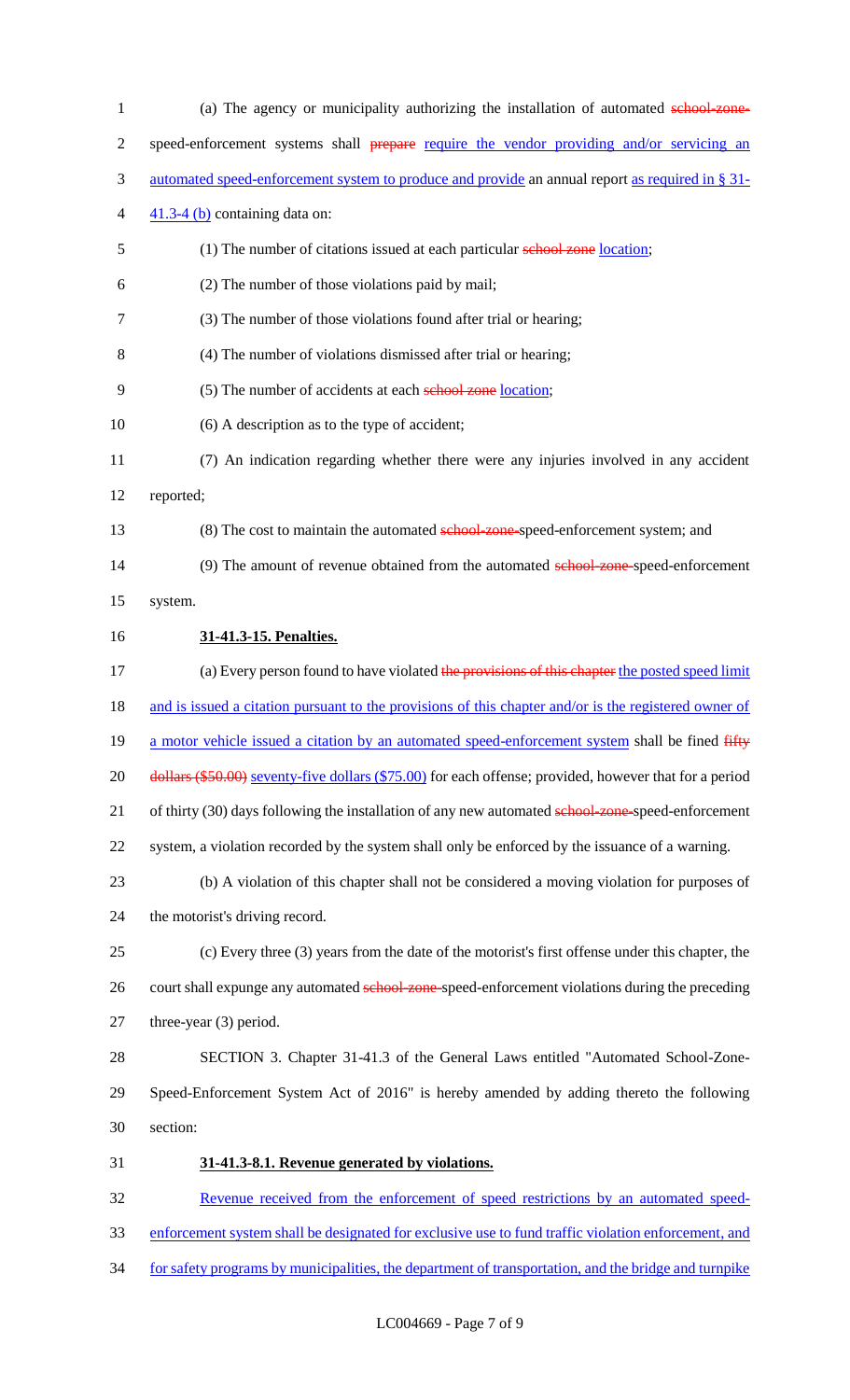- 1 authority. Any entity that employs an automated speed-enforcement system shall be responsible to
- 2 review for accuracy and certify as correct all detailed costs, revenues and residual balances as part
- 3 of the § 31-41.3-4(b) annual report. All revenue balances shall be collected in a restricted receipts
- 4 account, managed by the Rhode Island department of transportation division of traffic safety for
- 5 use in defraying costs such as conduct of road safety audits, and administration of the automated
- 6 speed enforcement system approval process.
- 7 SECTION 4. This act shall take effect upon passage.

======== LC004669 ========